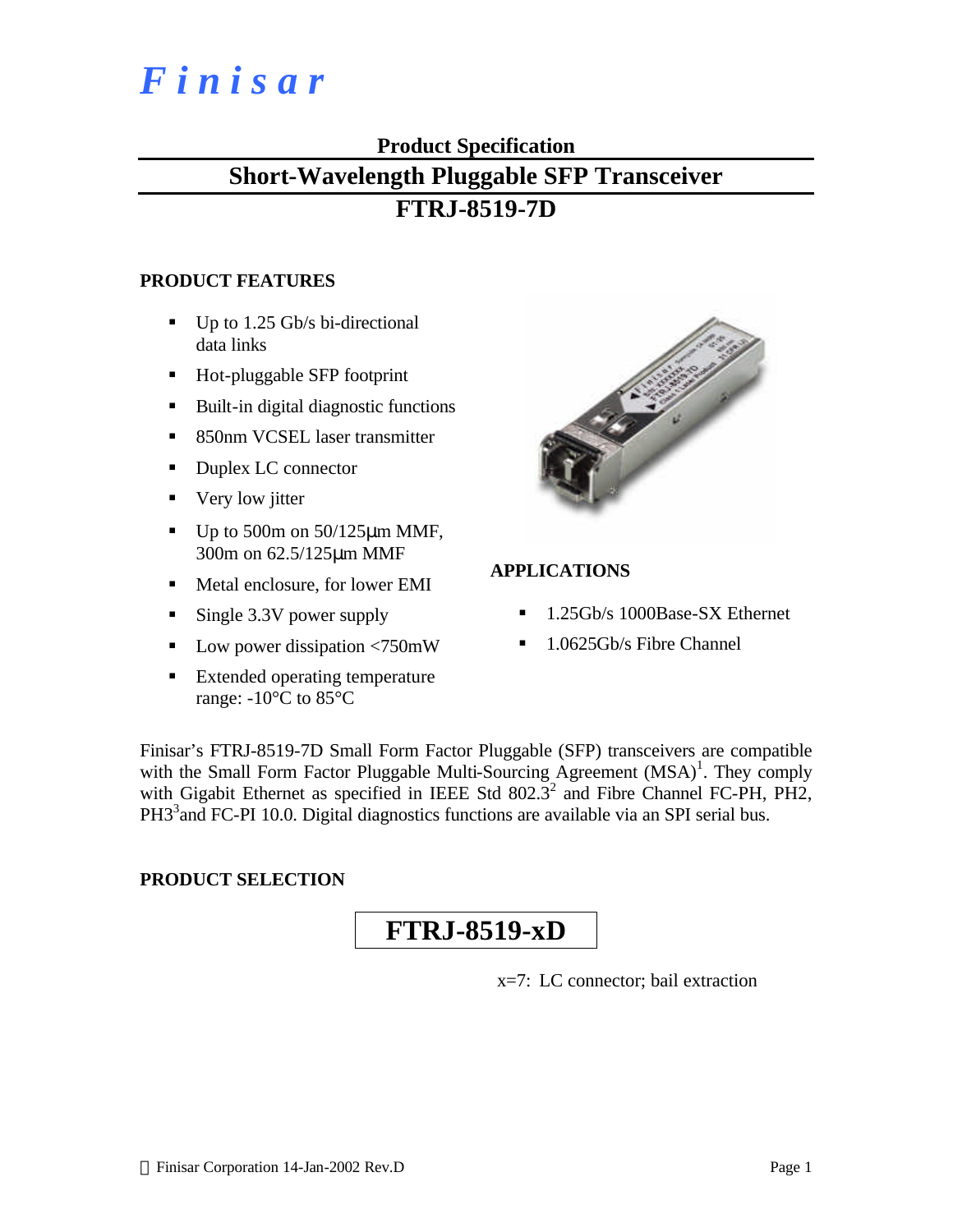#### **I. Pin Descriptions**

| Pin            | <b>Symbol</b>    | <b>Name/Description</b>                                           |   |  |  |
|----------------|------------------|-------------------------------------------------------------------|---|--|--|
|                | $\rm V_{EET}$    | Transmitter Ground (Common with Receiver Ground)                  |   |  |  |
| $\overline{2}$ | $T_{FAULT}$      | Transmitter Fault. Not supported, pin grounded within module.     |   |  |  |
| $\overline{3}$ | $T_{\rm DIS}$    | Transmitter Disable. Laser output disables on high or open.       | 2 |  |  |
| $\overline{4}$ | $MOD_$ DEF(2)    | Module Definition 2. Data line for Serial ID.                     | 3 |  |  |
| 5              | $MOD$ DEF $(1)$  | Module Definition 1. Clock line for Serial ID.                    | 3 |  |  |
| 6              | $MOD_$ DEF $(0)$ | Module Definition 0. Grounded within the module.                  | 3 |  |  |
| 7              | Rate Select      | Not applicable to 1.25Gb/s, N/C within module.                    |   |  |  |
| 8              | LOS              | Loss of Signal indication. Logic 0 indicates normal operation.    | 4 |  |  |
| $\mathbf Q$    | $\rm V_{EER}$    | Receiver Ground (Common with Transmitter Ground)                  |   |  |  |
| 10             | $\rm V_{EER}$    | Receiver Ground (Common with Transmitter Ground)                  |   |  |  |
| 11             | $\rm V_{EER}$    | Receiver Ground (Common with Transmitter Ground)                  |   |  |  |
| 12             | RD-              | Receiver Inverted DATA out. AC Coupled                            |   |  |  |
| 13             | $RD+$            | Receiver Non-inverted DATA out. AC Coupled                        |   |  |  |
| 14             | $\rm V_{EER}$    | Receiver Ground (Common with Transmitter Ground)                  |   |  |  |
| 15             | $V_{CCR}$        | Receiver Power Supply                                             |   |  |  |
| 16             | $V_{\text{CCT}}$ | <b>Transmitter Power Supply</b>                                   |   |  |  |
| 17             | $V_{EET}$        | Transmitter Ground (Common with Receiver Ground)                  |   |  |  |
| 18             | $TD+$            | Transmitter Non-Inverted DATA in. 100 ohm termination between TD+ |   |  |  |
|                |                  | and TD-, AC Coupled thereafter.                                   |   |  |  |
| 19             | TD-              | Transmitter Inverted DATA in. See TD+                             |   |  |  |
| 20             | $V_{EET}$        | Transmitter Ground (Common with Receiver Ground)                  |   |  |  |

Notes:

- **1. Circuit ground is internally isolated from chassis ground.**
- 2. Laser output disabled on  $T_{DIS} > 2.0V$  or open, enabled on  $T_{DIS} < 0.8V$ .
- 3. Should be pulled up with 4.7k 10kohms on host board to a voltage between 2.0V and 5.5V. MOD\_DEF(0) pulls line low to indicate module is plugged in.
- 4. LOS is an open collector output. Should be pulled up with 4.7k 10kohms on host board to a voltage between 2.0V and 5.5V. Logic 0 indicates normal operation; logic 1 indicates loss of signal.



**Pinout of Connector Block on Host Board**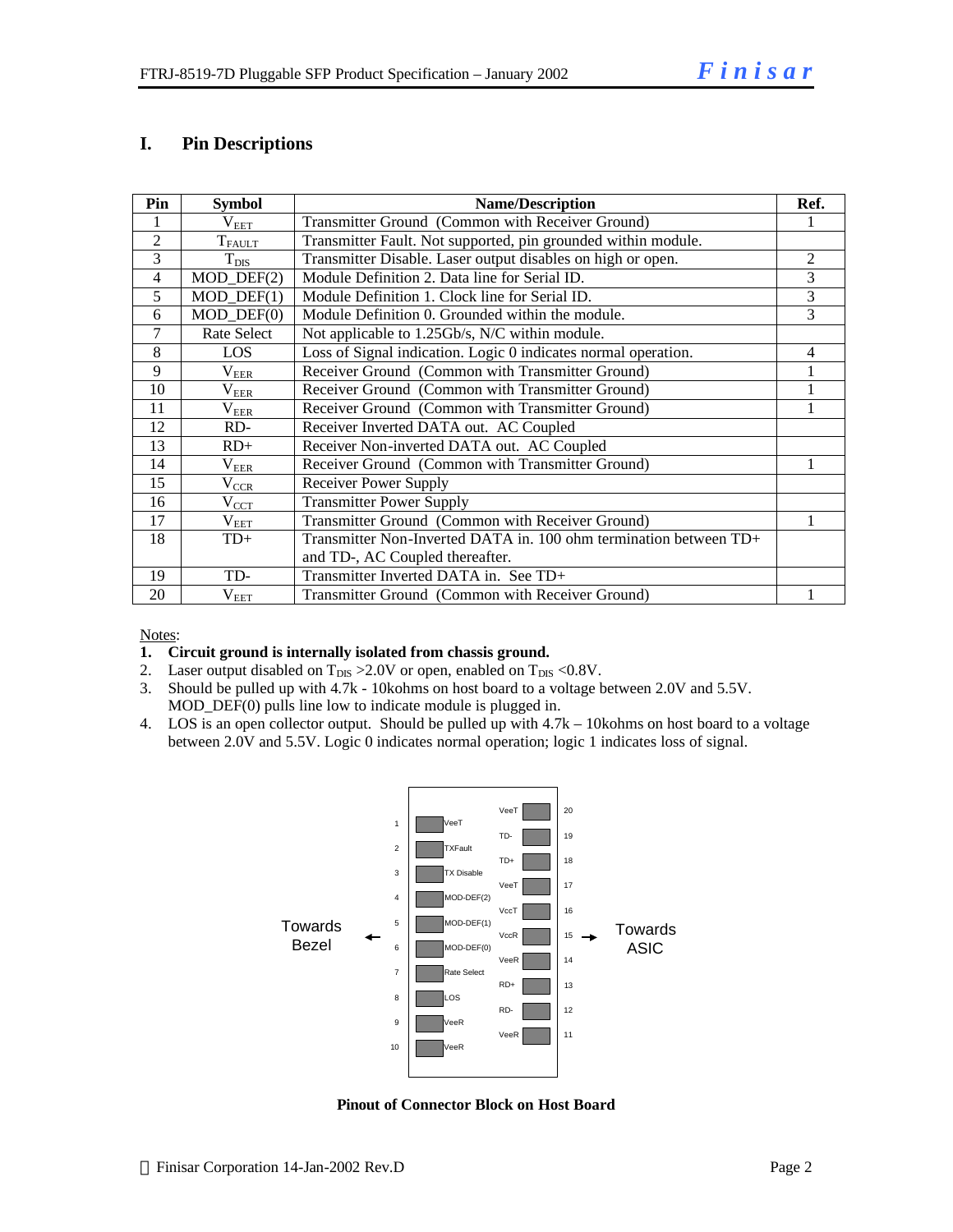#### **II. Absolute Maximum Ratings**

| <b>Parameter</b>                  | Svmbol | Min  | $\mathbf{T}_{\mathbf{V}\mathbf{D}}$ | <b>Max</b> | Unit   | Ref. |
|-----------------------------------|--------|------|-------------------------------------|------------|--------|------|
| Maximum Supply Voltage            | Vcc    | -0.5 |                                     | 5.0        |        |      |
| Storage Temperature               |        | -40  |                                     |            | $\sim$ |      |
| <b>Case Operating Temperature</b> | OP     | -10  |                                     |            | $\sim$ |      |

#### **III. Electrical Characteristics**  $(T_{OP} = -10$  to 85 °C,  $V_{CC} = 3.15$  to 3.60 Volts)

| <b>Parameter</b>               | <b>Symbol</b>   | Min            | <b>Typ</b> | <b>Max</b>   | Unit      | Ref.           |
|--------------------------------|-----------------|----------------|------------|--------------|-----------|----------------|
| <b>Supply Voltage</b>          | <b>Vcc</b>      | 3.15           |            | 3.60         | V         |                |
| <b>Supply Current</b>          | Icc             |                | 180        | 220          | mA        |                |
| <b>Transmitter</b>             |                 |                |            |              |           |                |
| Input differential impedance   | $R_{in}$        |                | 100        |              | Ω         | $\mathbf{1}$   |
| Single ended data input swing  | Vin, pp         | 250            |            | 1200         | mV        | $\overline{2}$ |
| Transmit Disable Voltage       | $\rm V_{D}$     | $\mathfrak{D}$ |            | <b>Vcc</b>   | V         | 3              |
| <b>Transmit Enable Voltage</b> | $\rm V_{EN}$    | Vee            |            | $Vee+0.8$    | V         |                |
| <b>Receiver</b>                |                 |                |            |              |           |                |
| Single ended data output swing | Vout, pp        | 185            | 250        | 600          | mV        | $\overline{4}$ |
| Data output rise time          | $t_{r}$         |                | 120        | 350          | ps        | 5              |
| Data output fall time          | $t_{\rm f}$     |                | 120        | 350          | <b>DS</b> | 5              |
| <b>LOS</b> Fault               | $V_{LOS$ fault  |                |            | $Vec_{HOST}$ | V         | 6              |
| <b>LOS</b> Normal              | $V_{LOS\_norm}$ | Vee            |            | $Vee+0.5$    | V         | 6              |
| Power Supply Rejection         | <b>PSR</b>      | 100            |            |              | mVpp      | 7              |

Notes:

1. Connected directly to TX data input pins. AC coupling from pins into laser driver IC.

2. We recommend <600mV for best EMI performance.

- 3. Or open circuit.
- 4. Into 100 ohm differential termination.
- 5.  $20 80 %$
- 6. LOS is an open collector output. Should be pulled up with 4.7k 10kohms on the host board. Normal operation is logic 0; loss of signal is logic 1. Maximum pull-up voltage is 5.5V.
- 7. Receiver sensitivity is compliant with power supply sinusoidal modulation of 20 Hz to 1.5 MHz up to specified value applied through the recommended power supply filtering network.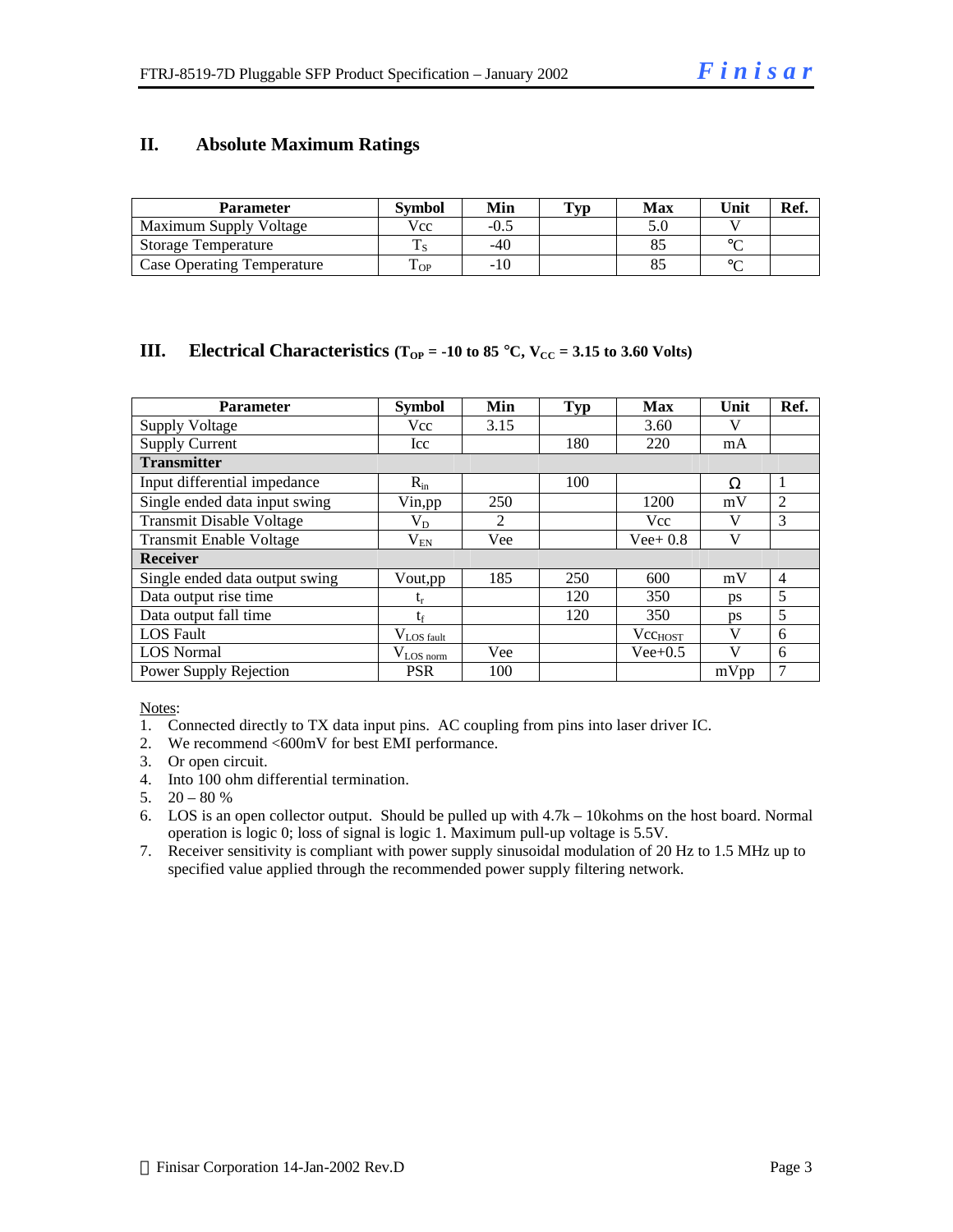| <b>Parameter</b>                 | <b>Symbol</b>     | Min    | <b>Typ</b>     | <b>Max</b> | Unit      | Ref.           |
|----------------------------------|-------------------|--------|----------------|------------|-----------|----------------|
| <b>Transmitter</b>               |                   |        |                |            |           |                |
| Output Opt. Pwr: 50 or 62.5 MMF  | $P_{OUT}$         | $-9.5$ |                | $-4$       | dBm       | $\mathbf{1}$   |
| Optical Wavelength               | λ                 | 830    |                | 860        | nm        |                |
| Spectral Width                   | $\sigma$          |        |                | 0.85       | nm        |                |
| <b>Optical Extinction Ratio</b>  | OMI               | 9      |                |            | dB        | $\overline{2}$ |
| <b>Optical Rise/Fall Time</b>    | $t_r / t_f$       |        | 120            | 260        | <b>ps</b> | $\mathcal{R}$  |
| <b>Relative Intensity Noise</b>  | <b>RIN</b>        |        |                | $-120$     | dB/Hz     |                |
| Total Transmitter Jitter at TP2  |                   |        |                | 227        | ps        | $\overline{4}$ |
| Peak-to-Peak Jitter Contribution | TX J-pp           |        | 40             |            | ps        | 5              |
| Receiver                         |                   |        |                |            |           |                |
| <b>Receiver Sensitivity</b>      | $Rx_{SENS}$       |        | $-21$          | $-18$      | dBm       | 6              |
| Stressed receiver sensitivity    |                   |        |                | $-13.5$    | dBm       | 7              |
| Stressed receiver eye opening    |                   | 201    |                |            | <b>ps</b> | 7              |
| Receiver Elec. 3 dB cutoff freq. |                   |        |                | 1500       | MHz       | 7              |
| Peak-to-Peak Jitter Contribution | RX J-pp           |        | 60             |            | ps        | 5              |
| <b>Optical Center Wavelength</b> | $\lambda_{\rm C}$ | 770    |                | 860        | nm        |                |
| <b>Return Loss</b>               |                   | 12     |                |            | dB        |                |
| LOS De-Assert                    | LOS <sub>D</sub>  |        | $-22$          | $-18$      | dBm       |                |
| <b>LOS</b> Assert                | LOS <sub>A</sub>  | $-30$  | $-24$          |            | dBm       |                |
| <b>LOS Hysteresis</b>            |                   | 0.5    | $\overline{2}$ |            | dB        |                |

#### **IV. Optical Characteristics**  $(T_{OP} = -10 \text{ to } 85 \text{ °C}, V_{CC} = 3.15 \text{ to } 3.60 \text{ Volts})$

Notes:

- 1. Gigabit Ethernet specification, Class 1 Laser Safety per FDA/CDRH and IEC-825-1 regulations.
- 2. With 1.25Gb/s 8B/10B signal pattern.
- 3. Unfiltered. Complies with GbE eye mask when filtered.
- 4. TP2 defined in Gigabit Ethernet specification.
- 5. Typical peak-to-peak jitter (=6\*RMS width of Jitter)
- 6. With worst-case extinction ratio. -17 dBm is GbE specification.
- 7. Defined in Gigabit Ethernet specification. Tested on 62.5/125μm MMF. Covers both GbE Requirements.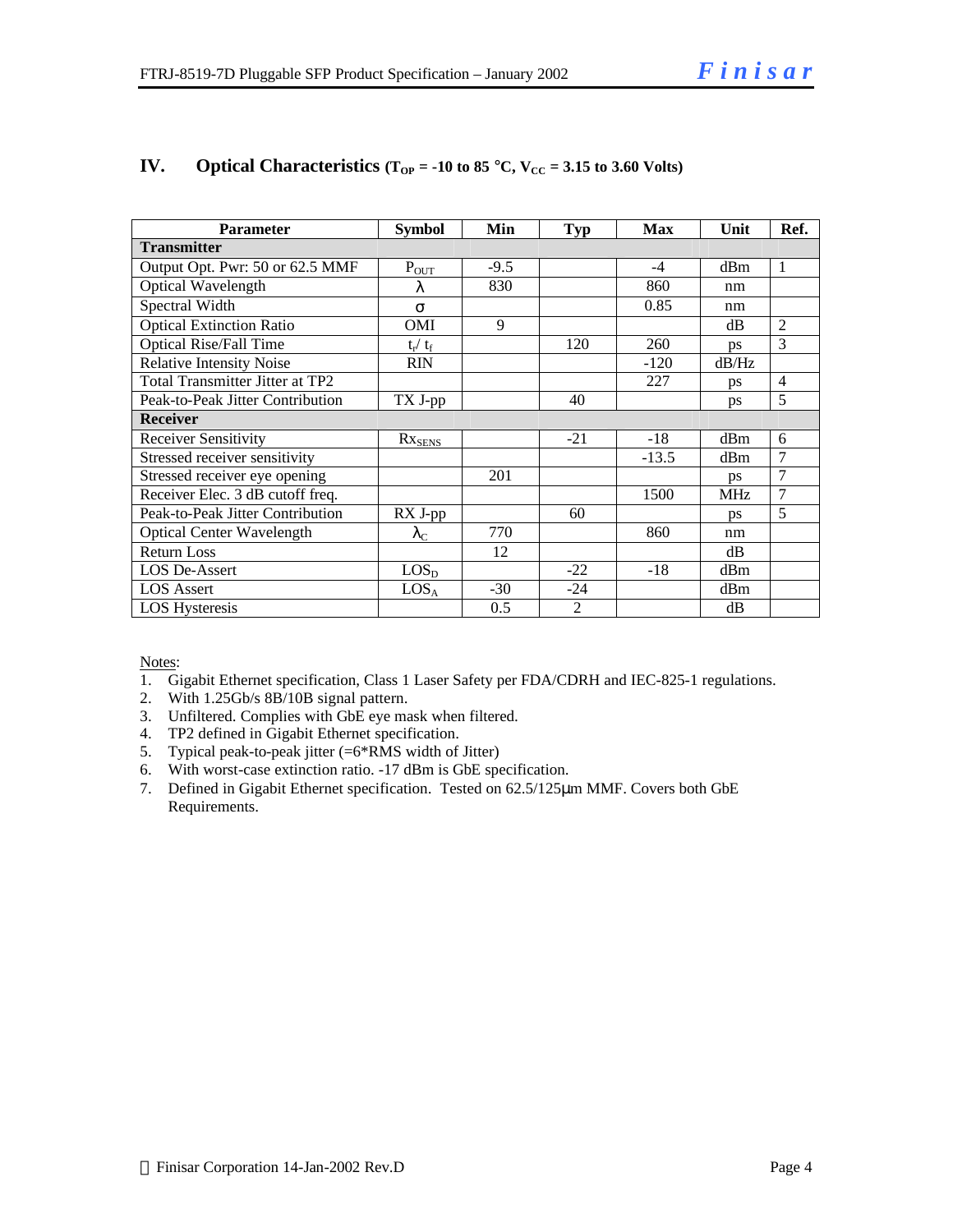#### **V. General Specifications**

| <b>Parameter</b>                     | <b>Symbol</b> | Min | Typ     | <b>Max</b> | <b>Units</b> | Ref. |
|--------------------------------------|---------------|-----|---------|------------|--------------|------|
| Data Rate                            | <b>BR</b>     |     | 1.0625, |            | Gb/sec       |      |
|                                      |               |     | 1.25    |            |              |      |
| <b>Bit Error Rate</b>                | <b>BER</b>    |     |         | $10^{-14}$ |              |      |
| Fiber Length on $50/125 \mu m$ MMF   |               |     |         | 550        | m            |      |
| Fiber Length on $62.5/125 \mu m$ MMF |               |     |         | 300        | m            |      |

Notes:

- 1. Fibre Channel and IEEE 802.3 (Gigabit Ethernet) compatible. Typical maximum data rate extends to 1.5Gb/s.
- 2.  $1.25$ Gb/s with PRBS  $2^7$ -1.

#### **VI. Environmental Specifications**

Finisar 850nm SFP transceivers have an extended operating temperature range from  $-10\textdegree$ C to  $+85\textdegree$ C case temperature.

| <b>Parameter</b>                  | Symbol          | Min | <b>Typ</b> | Max | <b>Units</b> | Ref. |
|-----------------------------------|-----------------|-----|------------|-----|--------------|------|
| <b>Case Operating Temperature</b> | $\mathbf{L}$ OD | -10 |            |     | $\sim$       |      |
| Storage Temperature               | $\pm$ sto       | -40 |            |     | $\sim$       |      |

#### **VII. Regulatory Compliance**

Finisar 850nm SFP transceivers are Class 1 Laser Products. They are certified per the following standards:

| <b>Feature</b>           | Agency          | <b>Standard</b>      | <b>Certificate Number</b> |
|--------------------------|-----------------|----------------------|---------------------------|
| <b>Laser Eye Safety</b>  | <b>FDA/CDRH</b> | FDA 21(J) CFR        | 9210176-16                |
| Laser Eye Safety         | TÜV             | EN 60950             | R2179338.01               |
|                          |                 | EN 60825-1           |                           |
|                          |                 | EN 60825-2           |                           |
| <b>Electrical Safety</b> | <b>UL/CSA</b>   | <b>CLASS 3862.07</b> | CSA 1034405               |
|                          |                 | <b>CLASS 3862.87</b> |                           |

Copies of the referenced certificates are available at Finisar Corporation upon request.

#### **VIII. Digital Diagnostic Functions**

Finisar FTRJ-8519-7D SFP transceivers support the 2-wire serial communication protocol as defined in the SFP  $MSA<sup>1</sup>$ . It is very closely related to the  $E<sup>2</sup>$ PROM defined in the GBIC standard, with the same electrical specifications.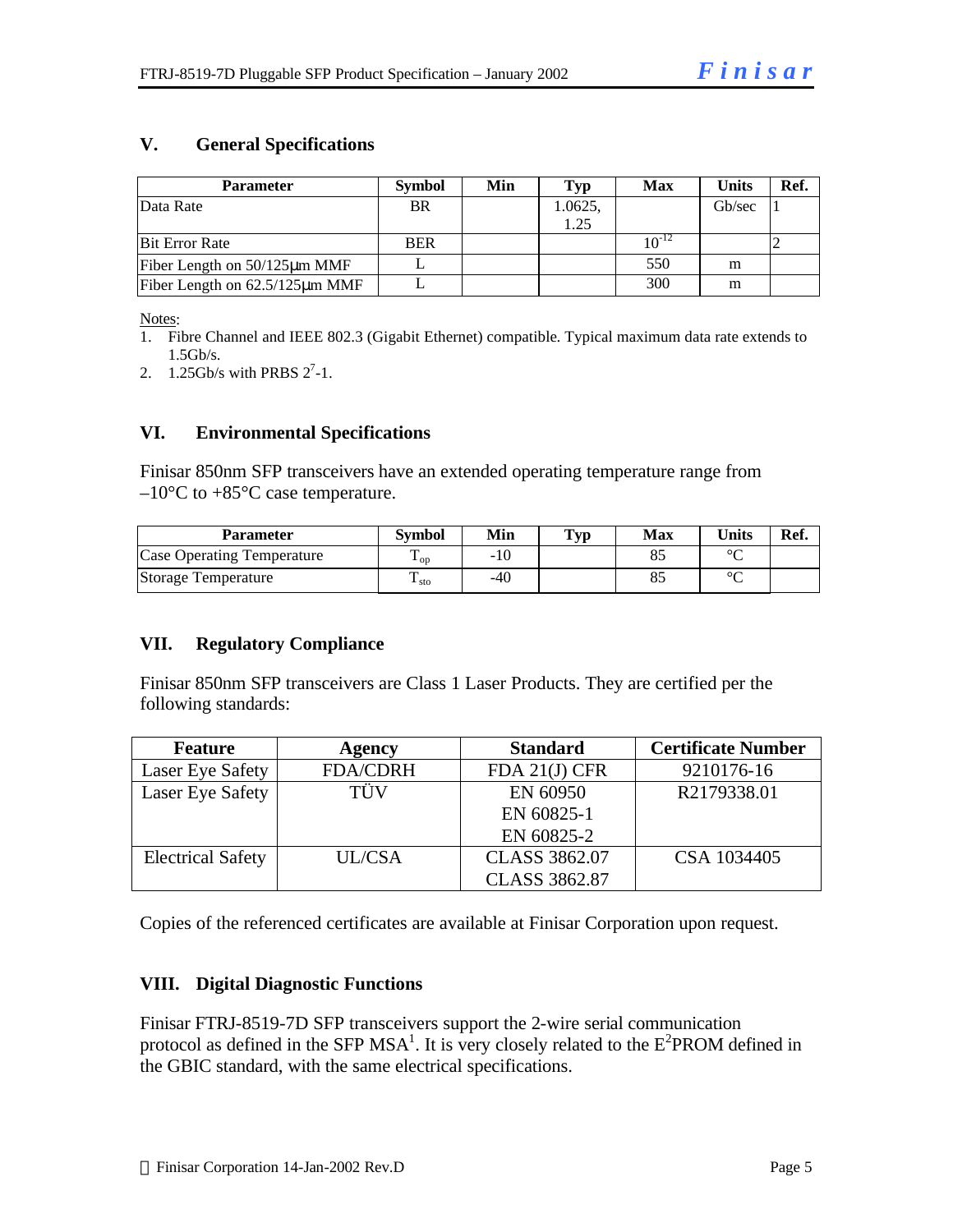The standard SFP serial ID provides access to identification information that describes the transceiver's capabilities, standard interfaces, manufacturer, and other information.

Additionally, Finisar SFP transceivers provide a unique enhanced digital diagnostic monitoring interface, which allows real-time access to device operating parameters such as transceiver temperature, laser bias current, transmitted optical power, received optical power and transceiver supply voltage. It also defines a sophisticated system of alarm and warning flags, which alerts end-users when particular operating parameters are outside of a factory set normal range.

The SFP MSA defines a 256-byte memory map in  $E^2$ PROM that is accessible over a 2-wire serial interface at the 8 bit address 1010000X (A0h). The digital diagnostic monitoring interface makes use of the 8 bit address 1010001X (A2h), so the originally defined serial ID memory map remains unchanged. The interface is identical to, and is thus fully backward compatible with both the GBIC Specification and the SFP Multi Source Agreement. The complete interface is described in Finisar Application Note AN-2030: "Digital Diagnostics Monitoring Interface for SFP Optical Transceivers".

The operating and diagnostics information is monitored and reported by a Digital Diagnostics Transceiver Controller (DDTC) inside the transceiver, which is accessed through a 2-wire serial interface. When the serial protocol is activated, the serial clock signal (SCL, Mod Def 1) is generated by the host. The positive edge clocks data into the  $SFP$  transceiver into those segments of the  $E^2$ PROM that are not write-protected. The negative edge clocks data from the SFP transceiver. The serial data signal (SDA, Mod Def 2) is bi-directional for serial data transfer. The host uses SDA in conjunction with SCL to mark the start and end of serial protocol activation. The memories are organized as a series of 8-bit data words that can be addressed individually or sequentially.

For more information, please see the SFP MSA documentation<sup>1</sup> or Finisar Application Note AN-2030.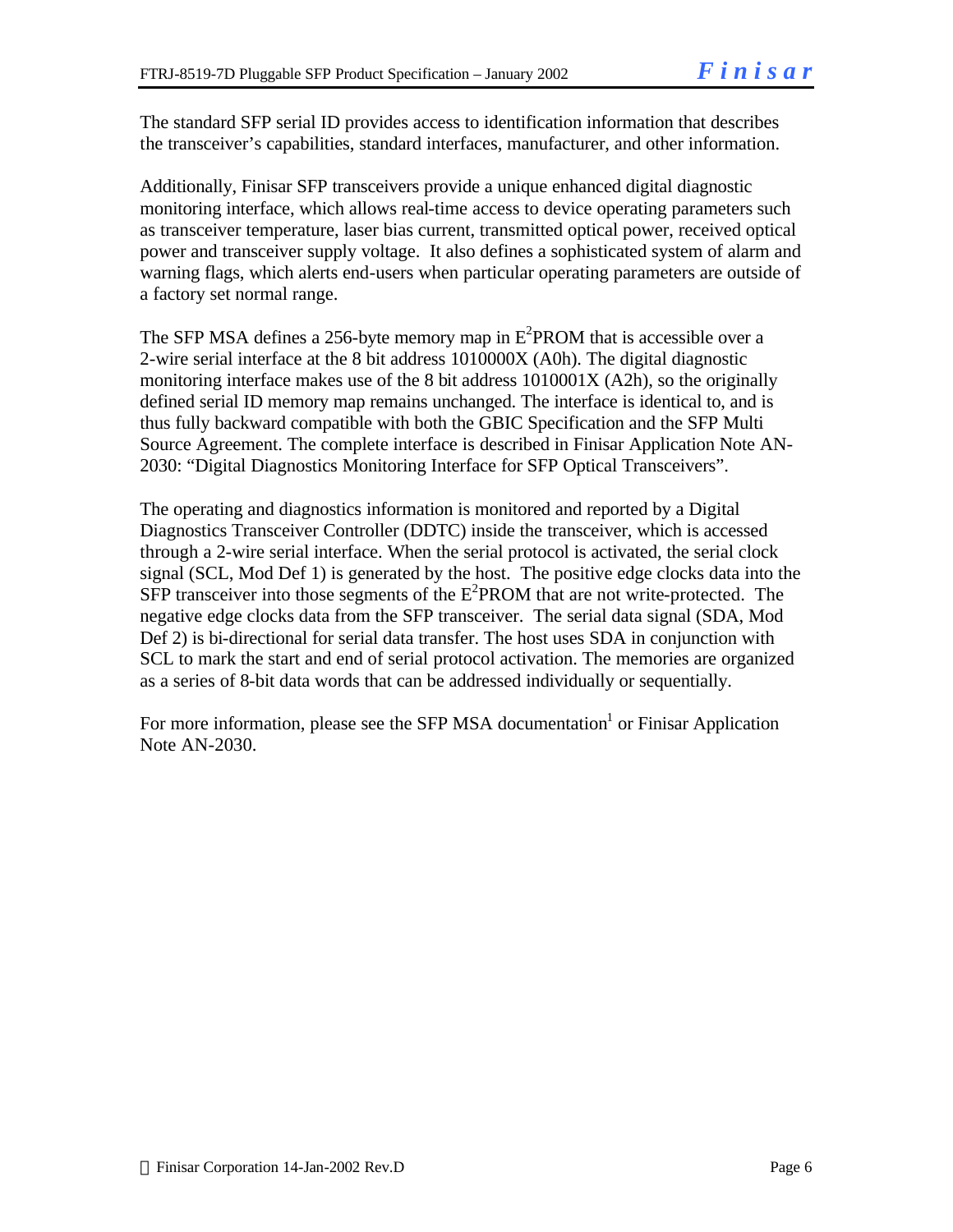#### **IX. Mechanical Specifications**

Finisar's Small Form Factor Pluggable (SFP) transceivers are compatible with the dimensions defined by the SFP Multi-Sourcing Agreement  $(MSA)^{1}$ .



**FTRJ-8519-7D (dimensions are in inches)**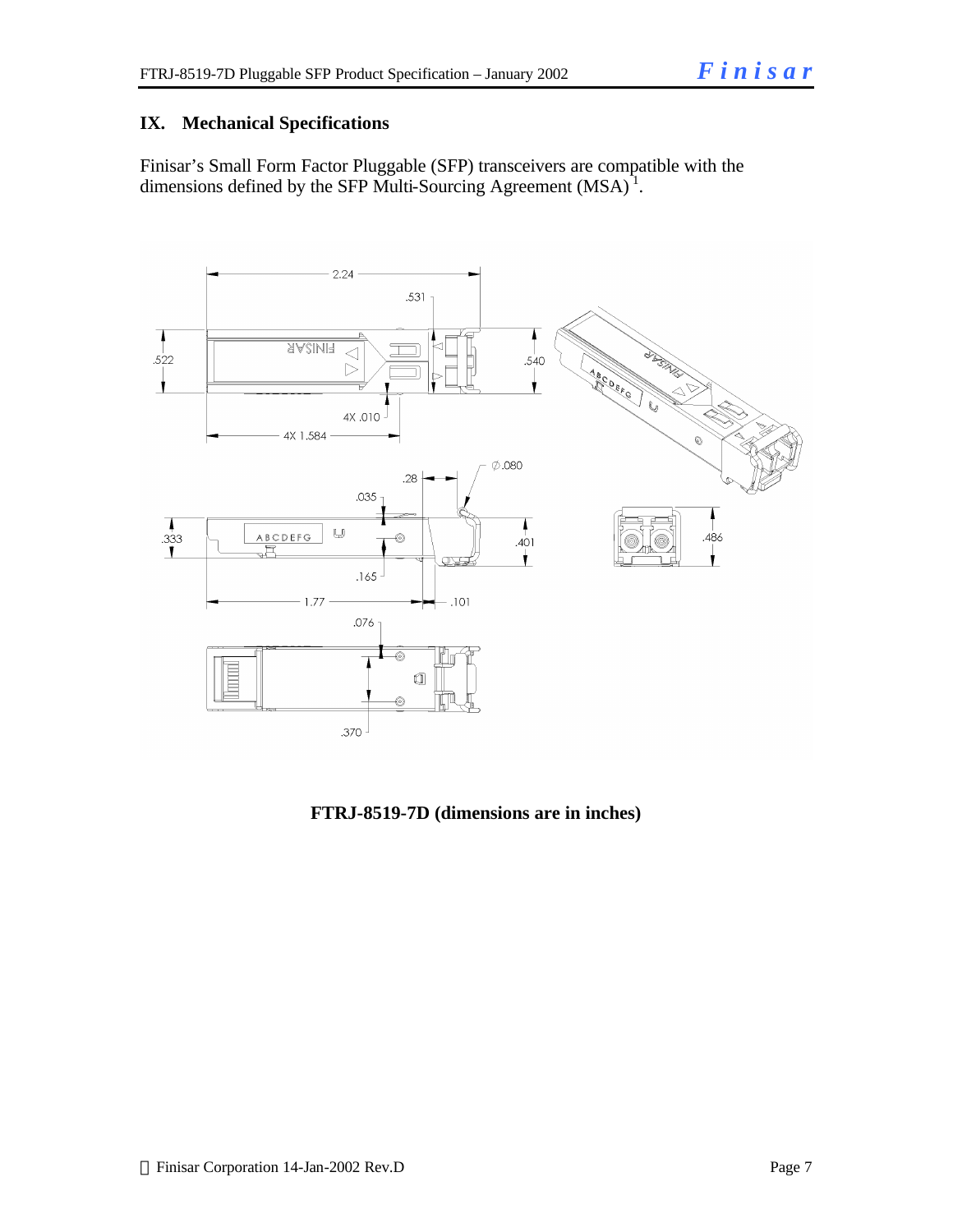$\frac{1}{\gamma}$ 

 $\frac{34.5}{5}$ 

#### оторы данные данные республики<br>1970-е да в серби данные сербия<br>2004 года в сербия данные сербия ¿Datum and Basic Dimension Established by Customer  $\overline{a}$ iy. **E4.28**  $\frac{1}{8}$ a, o<br>A ac∡es & Ë  $\frac{1}{2}$ **E.88**  $\triangleright$ **HOLES** 画  $\bigcirc$ 瓜  $\frac{1}{2}$ Þ **RESIDENCE**  $-36.8$ Detail X Φ  $-41.3 -$ **ALLOWED!**<br>FREEP-001 Ф 42.3 Φ ⊕ ⊕  $\frac{3 \text{ p.00}}{2 \text{ p.00}}$  $1$  NId  $2.5 +$ Ф is. **E PLACES**  $\frac{\theta}{\lambda}$  $\bigoplus$ Ф 闽  $\frac{1}{2.5}$ £ Ń ♦ UUUILL 中 r⊕ ੀਗ -2.0&<br><sup>11 PLACES</sup> \* 0.85 40.05<br>\* # 0.19 (K) 1)<br>\* 4 &  $2 - 1 - 1$ -3. EB  $-1.7$ **SERICES**<br>**ALCESS** 퓳  $\frac{1}{2}$  $\frac{1}{2.5}$  $\frac{11.93}{2}$

### **X. PCB Layout and Bezel Recommendations**

 $\hat{\triangle}$ . Through Holes are Unplated Bads and Vias are Chassis Ground, 11 Places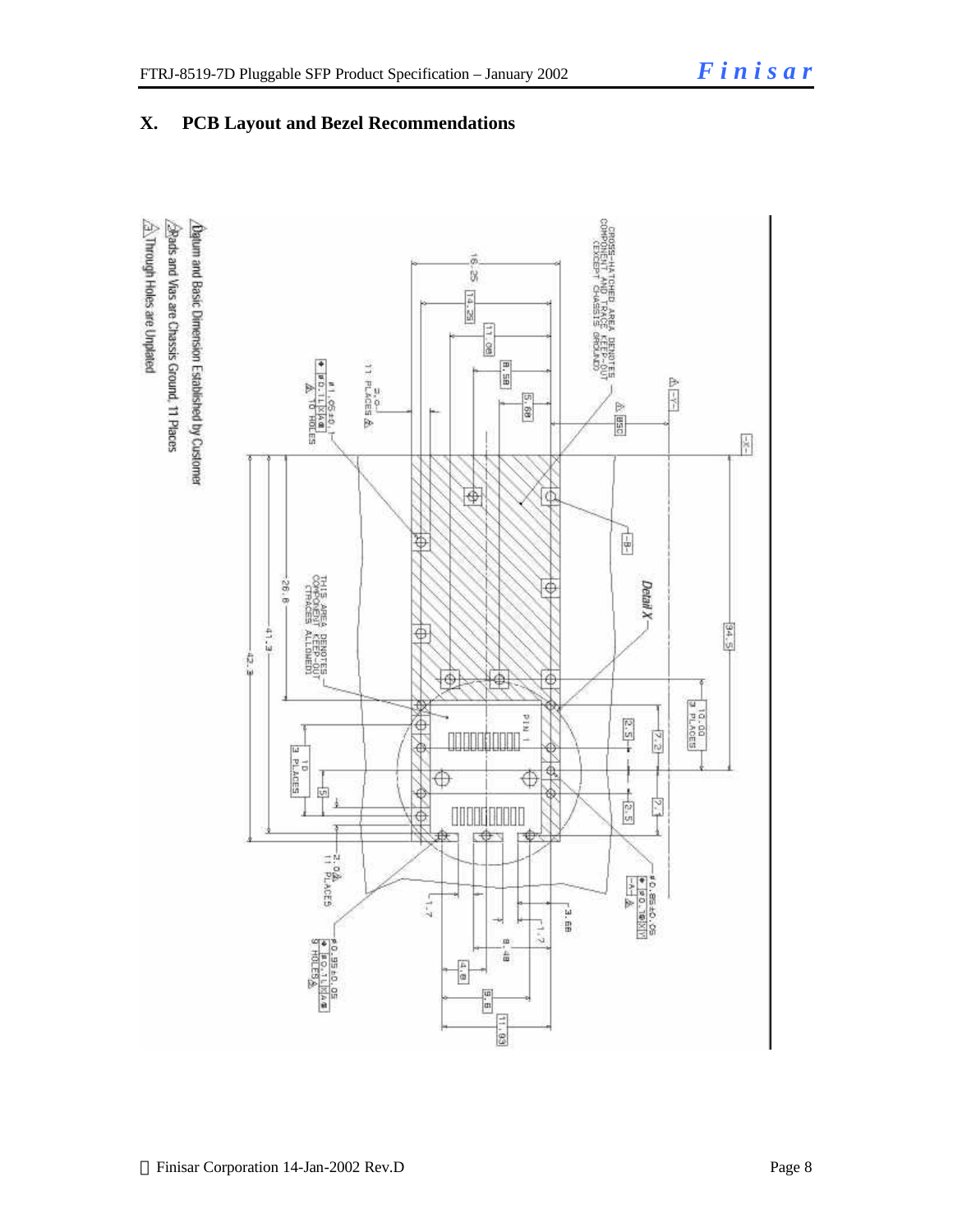